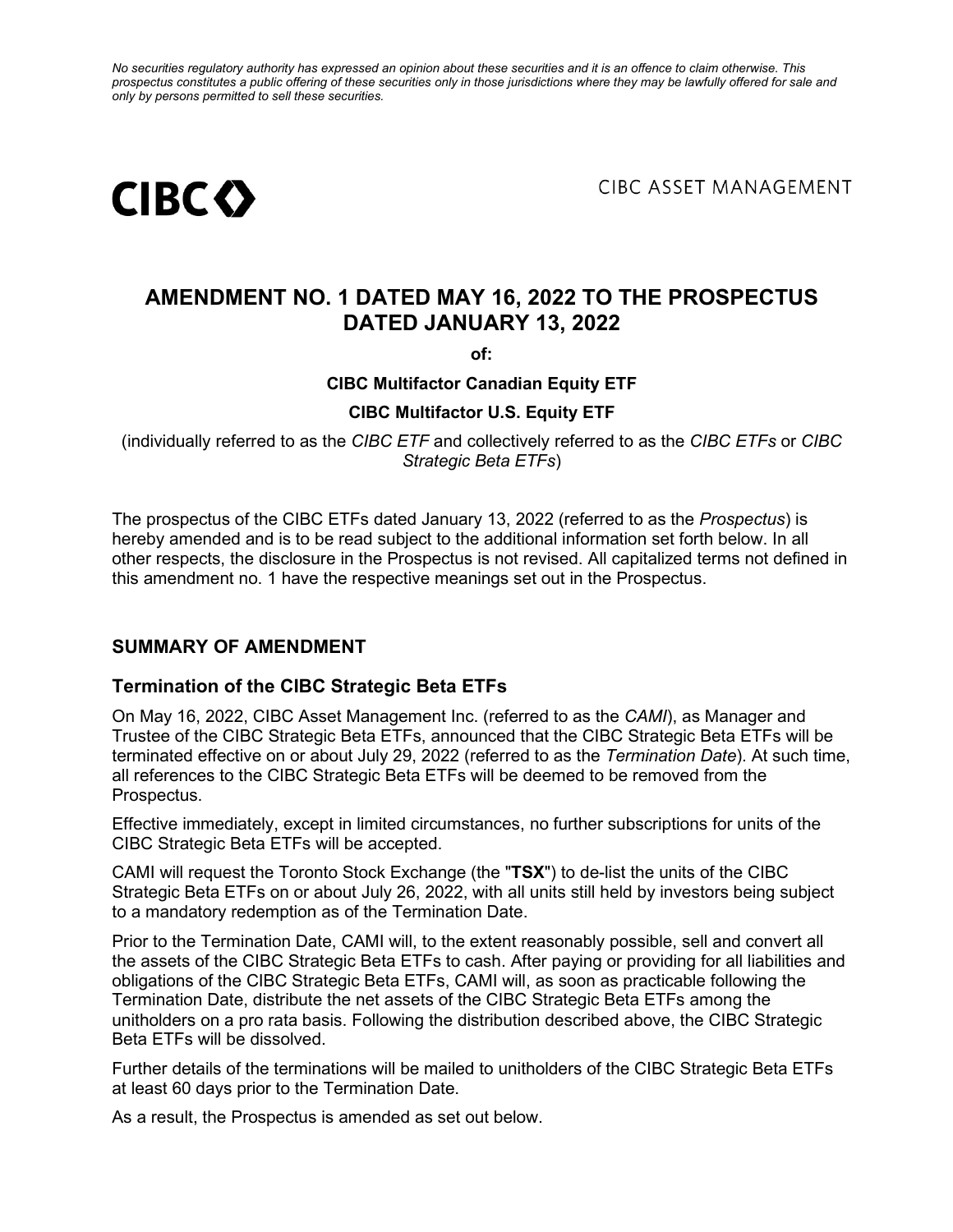#### **SPECIFIC AMENDMENT**

The following footnote is added on the first page of the Prospectus with respect to each of the CIBC Strategic Beta ETFs:

"\*This CIBC ETF will be terminated on or about July 29, 2022."

#### **PURCHASERS' STATUTORY RIGHTS OF WITHDRAWAL AND RESCISSION**

Securities legislation in certain of the provinces and territories of Canada provides purchasers with the right to withdraw from an agreement to purchase exchange traded mutual fund securities within 48 hours after the receipt of a confirmation of a purchase of such securities. In several of the provinces and territories of Canada, the securities legislation further provides a purchaser with remedies for rescission or, in some jurisdictions, revisions of the price or damages if the prospectus and any amendment contains a misrepresentation, or for non-delivery of the ETF Facts, provided that the remedies for rescission, revisions of the price or damages are exercised by the purchaser within the time limit prescribed by the securities legislation of the purchaser's province or territory.

The purchaser should refer to the applicable provisions of the securities legislation of the province or territory for the particulars of these rights or should consult with a legal adviser.